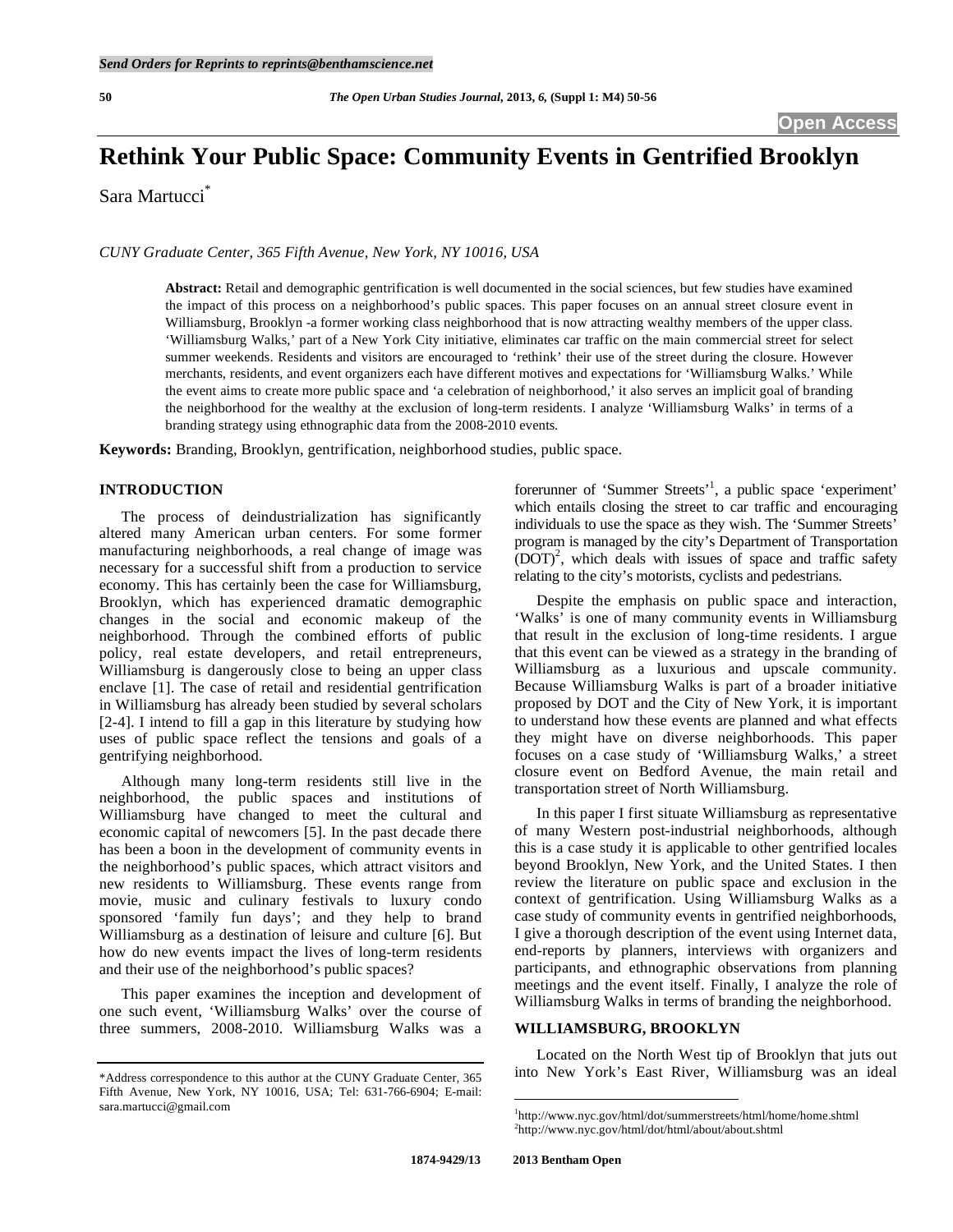#### *Rethink Your Public Space: Community Events in Gentrified Brooklyn The Open Urban Studies Journal, 2013, Volume 6* **51**

location for manufacturing in the late nineteenth and twentieth centuries [3]. The surplus of factory jobs attracted immigrants, predominantly from Italy and Eastern Europe, to the neighborhood's 'Northside'. Williamsburg remained solidly working class throughout the 1980s when manufacturing companies began moving out of the neighborhood, either to less expensive and less unionized rural towns or foreign countries. Even the manufacturers who were committed to staying were ultimately priced out by landlords [3]. This loss of industry coupled with disinvestment from the city and the high crime rates characteristic of late twentieth century New York left the area undesirable to new development [7]. Still, a Polish and Italian population thrived on the Northside, 'residents of the northern waterfront area enjoy shopping on Bedford Avenue, where they can buy produce, fish, meat, eggs and bread from wholesalers' [8] while the Southside is home to many Hispanic-Americans of Puerto Rican descent.

 Because of its proximity to Manhattan and cheap rents, Williamsburg attracted artists in the 1980s and 90s. Recently abandoned manufacturing sites became convenient spaces for legal and illegal lofts, studios, galleries and party venues. Gradually cafes and nightclubs were added to the commercial landscape of Williamsburg and by the mid 1990s the area was getting a reputation for bars, music and art [9]. As is well documented for Williamsburg and dozens of similar urban locales, the creative scene cultivated by artists and entrepreneurs attracted increasing numbers of visitors to the neighborhood, creating a demand for more bars, restaurants, and eventually caught the attention of middle-class professionals who could afford, and were charged, higher rents [9, 10].

 In 2005 the City Council, under Mayor Michael Bloomberg, approved a rezoning plan for Williamsburg, and the neighboring Greenpoint, that allowed real estate developers to build along the area's waterfront. While the rezoning and private investment that followed did allow for the creation of new public spaces like the East River State Park (which is sometimes closed for expensive, ticketed concerts) and Bushwick Inlet Park (still under construction at the time of writing), it also led to the construction of luxury high rise buildings with amenities that have now welcomed wealthy residents to Williamsburg.

 Today the retail landscape has changed from Dorian's 1986 description. You can still buy meat, eggs and bread on Bedford Avenue, but at a much higher price from small boutique delis that also sell organic snacks, frozen dinners and locally produced chocolate for about \$12 a bar. The Polish butcher shops, Italian bakery and hardware store, once necessities of everyday life for local residents, have been replaced by restaurants, cafes and boutiques. As a twelveyear resident griped, 'the butcher shops aren't here anymore because people don't cook in this neighborhood, everyone eats out.' Many of the local institutions now reflect the preferences of the new wealthier residents.

 Although this case study is specific to Williamsburg, the analysis has implications for many other former manufacturing neighborhoods that follow a trajectory of first attracting art, then middle-class consumption and eventually luxury housing and retail [11, 12]. Thus the implications of public space in a neighborhood that has already experienced

'super-gentrification' is relevant to nearby neighborhoods like Bushwick, Brooklyn [13] and further to Kreuzberg, Berlin [14] or Praga, Warsaw [15]; locations that have gone through only the first or second waves of new residents and uses [16].

## **BRANDING PUBLIC SPACES**

 Public space in a city affords residents the opportunity to interact, socialize, consume and relax beyond the private realm of their apartments. For the purposes of this article there are essentially three types of public space. There are the shops and institutions that we visit on a frequent basis (grocery stores, churches, subway stations, schools); places where we spend leisure time (parks, cafes, restaurants, pedestrian malls); and special-event public spaces like block parties (street closures usually organized by residents) and festivals. This list is not intended to be exhaustive nor exclusive; cafes could be a daily public space if you work in one, and you could spend your leisure time at church. However this categorization as daily, leisure and specialevent public spaces will help to contextualize the relationship between gentrification, branding and public space.

 As outlined by Stephen Carr, public spaces — whether daily, leisure, or special-event— should be responsive, democratic and meaningful [17]. Carr argues that they should serve the needs of users, be open to all people and allow individuals to interact and make connections between their private lives and larger context, be it a neighborhood, organization, or so on. The situation becomes problematic when residents do not feel comfortable in their neighborhood's public spaces. This can occur in any of the three types of public spaces.

 The daily public spaces of Williamsburg once reflected the working class and immigrant background of long-term residents— for example establishments of necessity like grocers and Laundromats which often had Polish language signage in addition to English [18]. As Williamsburg began to gentrify, existing business owners and new entrepreneurs catered to the changing clientele, and the everyday public spaces of the neighborhood transformed due to private business investment.

 Public policy also had an important impact in the shift towards a new Williamsburg. Policy makers are not oblivious to Cybriwsky's point that 'the quality of a city's public spaces has much to do with whether a city, or a particular neighborhood, succeeds or fails as a place to live or do business' [6]; and in recent years city policy has supported public space initiatives to attract residents and visitors. In Williamsburg this was characterized first by a rezoning of the waterfront for condos and public parks, and then with initiatives like Williamsburg Walks. Both tactics relied on private investments to realize a public policy goal, lending cultural capital to the neighborhood [12].

 Not all events that go on in gentrified public space are the calculation of business-minded policy makers teamed with real estate developers. Still, community events do send signals about the neighborhood. Local actors – business owners, community organizers and residents— all contribute to the image and identity of a neighborhood [19]. During events like Williamsburg Walks select actors organize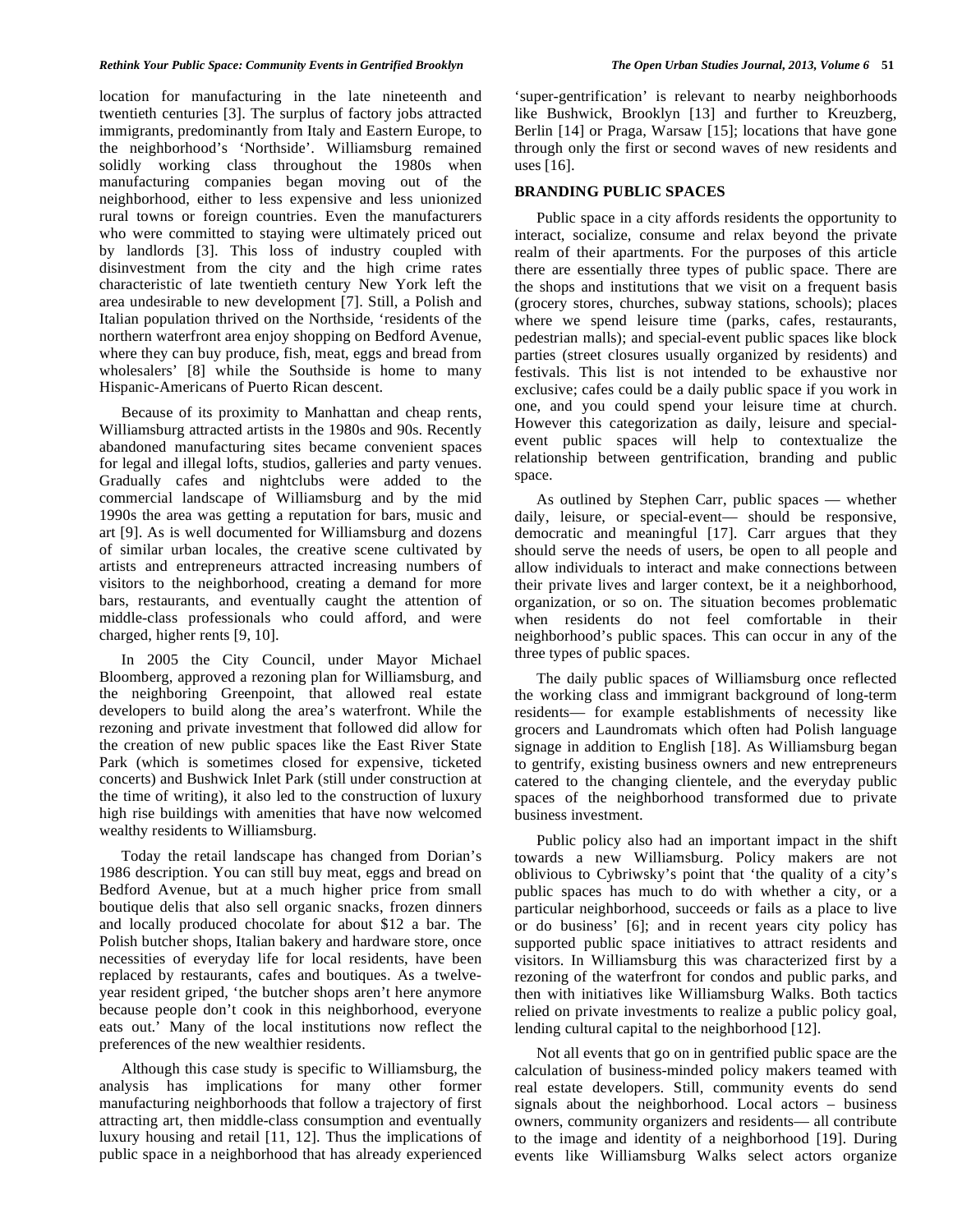activities and make the rules. Although Walks was initiated by the Mayor's office, the city does not provide any funding for it. Thus, community groups and local actors that take over the planning must rely on businesses for sponsorship and activities. At public space events, the neighborhood is symbolically owned by the groups and businesses that have a presence on the street, communicating to visitors the aesthetics of luxury and consumption that Williamsburg has become famous for [19].

 Alterations in the landscape of everyday public spaces, securitization of leisure spaces, and exclusion at special events are all symptomatic of a gentrified locale. The sum of these parts is a new brand for the neighborhood, communicated through institutions, aesthetics, and events that reflect the values and cultural interests of newcomers and potential visitors (Greenberg 2008). The following account of Williamsburg Walks exemplifies a public space special event that has implications for branding and exclusion in a gentrified neighborhood.

## **METHODOLOGY**

 This study relies on ethnographic data of the Williamsburg Walks street closure from 2008, 2009 and 2010. Each year I attended the summer weekend events taking notes on the activities, observing interactions, documenting the occasion with photography and speaking with participants (residents and visitors of Williamsburg). In addition to the event itself, I sat in at planning meetings for the 2009 and 2010 Walks, as well as the 2011 session, which also served as a summary of the 2010 event.

 After each year of Walks, I conducted formal interviews with community organizers, event volunteers, vendors, local artists who participated in 2010's art competition, and storeowners. These interviews, 13 in total, were semistructured and questions were adapted based on issues that came up during the process.

 Through communications with Walks planners I obtained digital copies of the end reports for 2008 and 2009. These were internal summary documents prepared by and for the organizers and included post-Walks surveys of stores owners, budgets, logistics and recommendations for the following year. I also accessed the Williamsburg Walks website for a list of sponsors, schedules, and general information about the event.

### **INITIATING WILLIAMSBURG WALKS**

 Williamsburg Walks is a community event that started in the summer of 2008. The project, initially proposed by the New York City Department of Transportation (DOT), was designed to be 'a celebration of the Williamsburg community, centered around a pedestrian-only Bedford Avenue' [20]. The event has taken place each summer since 2008, occurring on various weekends. The first event shut down the street for four Saturdays, the 2009 edition was extended to six. In 2010 the event was shortened to one weekend in June because of complaints from local business owners. Each time, a few blocks of Bedford Avenue have been transformed from a busy thoroughfare into a venue for picnics, art exhibits, and neighborly interaction.

While the event changed over the three years, the slogan 'rethink your public space' remained constant. With this mantra the organizers (several of them urban planning students from local universities) hoped to communicate that the event should be about community- about neighbors getting out to know one another and using the newfound public space for just about anything non-commercial. Flyers in 2008 reminded residents and visitors that the event was not a street fair 'there will be no funnel cake and no cheap tube socks<sup>3</sup>...we simply want the community (YOU) to come out and enjoy the public space' [20]. The emphasis for Williamsburg Walks, at least how it has been marketed, is that it is a social experiment— a new way of building community.

 DOT began the planning process by contacting Brooklyn's Community Board 1 and the transportation committee chair, Teresa Toro. Teresa had previously worked with business owners a few years prior when the L train (the main method of public transit in the neighborhood) was out of service for several weekends. Because of her experience with the L, she knew how important it was that the businesses support this new change in vehicle transportation: 'the businesses were really impacted at that time.' It was vital that local business owners understood 'how DOT's idea would differ from a street fair, [there would be] no sidewalk competition for the businesses.' The Williamsburg Walks' website and literature stresses that the event is about members of the community using public space, but the DOT website states 'Local merchants' associations, community groups, and business improvement districts host these Weekend Walks to provide a fun new way to highlight local businesses and cultural institutions' [21].

 The role of businesses in Williamsburg Walks is contentious. Some planners claimed that business owners had nothing to do with the concept while others, like Teresa, acknowledged the need for their support. A few owners on Bedford Avenue have fought against the Walks initiative because it hurt their business. Other owners supported the event in hopes that solidarity among local proprietors would facilitate the creation of a Business Improvement District (BID), a formal alliance of business owners who pay fees towards collective interests like increased security or street cleaning. Jason Jeffries, the owner of two Williamsburg stores, included a discussion of the Walks event in a recent grant application for the Northside Merchants Association, a less formal version of a BID. Whatever the capacity business owners played in the production of Williamsburg Walks, their opinions did matter. Complaints about lost profits and competition from street vendors resulted in fewer Walks for 2010 and strict policing of street vendors.

## **EVOLUTION OF WILLIAMSBURG WALKS 2008- 2010**

## **Planning and Execution**

1

 The goal of Williamsburg Walks has always been to create a social experiment where people come out and use temporary public space however they would like. This goal

<sup>&</sup>lt;sup>3</sup>The respondent was referring here to inexpensive items that are currently associated with a carnival atmosphere, something the organizers were specifically trying to avoid.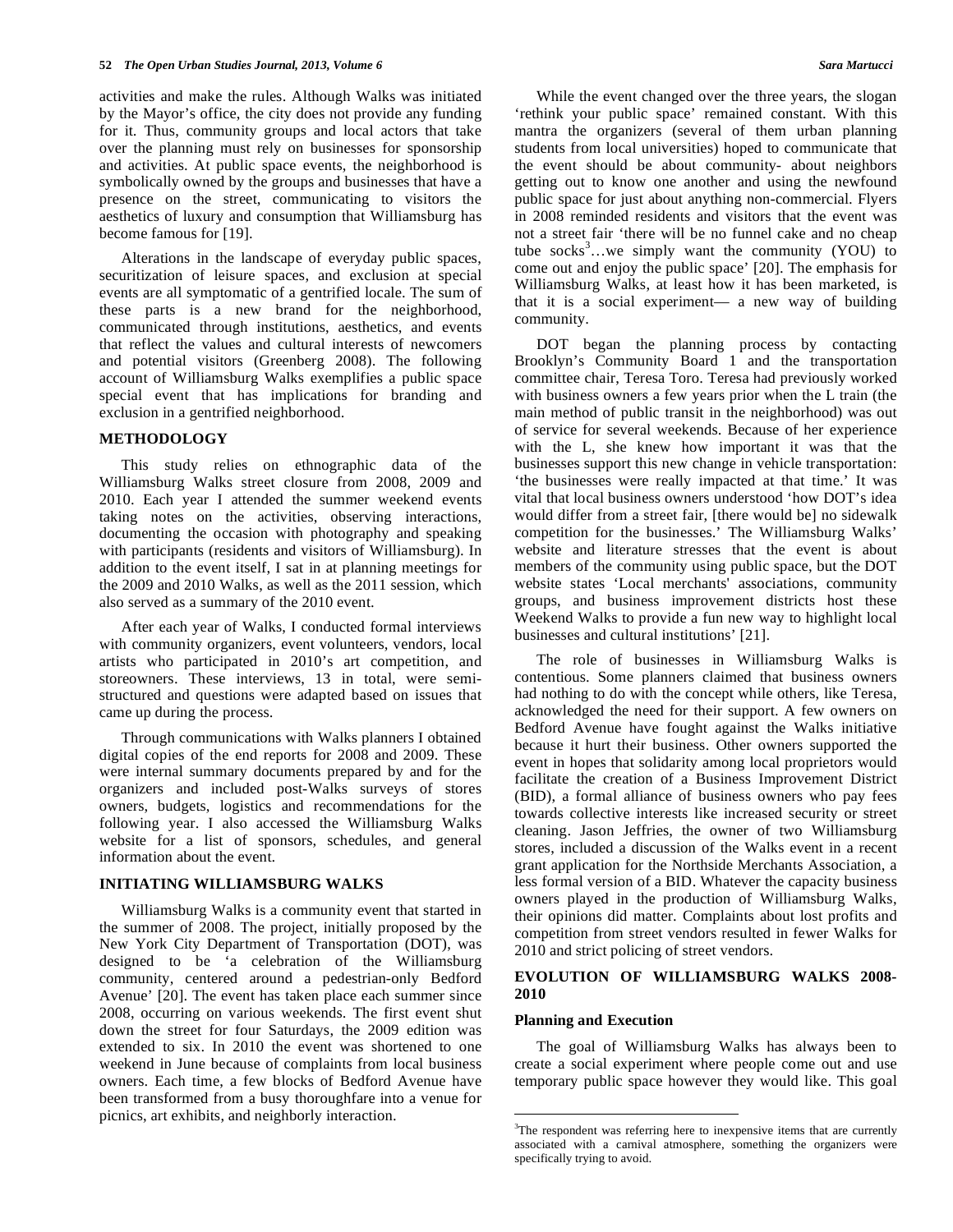#### *Rethink Your Public Space: Community Events in Gentrified Brooklyn The Open Urban Studies Journal, 2013, Volume 6* **53**

was perhaps only realized for the 2008 edition, after which the event became more programmed and formalized. At noon on July 19<sup>th</sup>, 2008 Williamsburg Walks volunteers set up barricades along seven blocks of Bedford Avenue, from Metropolitan to North 9<sup>th</sup> streets. Businesses on Bedford Avenue were allowed to use the sidewalks in front of their buildings as extensions of their restaurants or boutiques, and individuals were encouraged to enjoy and creatively use the street. For the most part people simply walked down the street as if it were the sidewalk, but some made use of DOT tables and chairs that had been set up and others sat down with a book or even suntanned. I observed informally at the first of several Walks days. It wasn't that well publicized in my neighborhood and I was confused, as were many others, about the point of the closure. Organizers later acknowledged that promotion was done mainly on the blog for a local community group, Neighbors Allied for Good Growth<sup>4</sup> (NAG), and by word of mouth. From both my observations at the event and photographs that were later posted on the site, the event looked overwhelmingly homogenous. Most people who participated were young, white Americans. There were few families on the street, and the older Polish and Hispanic residents were almost completely absent.

 After the first few Saturdays people began to vend on the street, and despite a large Latina/o community in Williamsburg's Southside, this was really the only Hispanic presence I observed at the 2008 Walks. A few people were selling food and others were having yard sales. Something that the planners did not anticipate was that for many people, amateur entrepreneurialism was how they would use their public space. The merchants complained that the commercial activities taking place on the street were detracting from their businesses, so for 2009 only street vendors who already had licenses to operate on Bedford were allowed to sell during Williamsburg Walks.

 The 2008 event was organized by DOT, Community Board 1, and local businesses along with NAG. After the inaugural year the majority of the event was managed by members of NAG, and they held a planning meeting for the 2009 edition in April. There were 9 people at the meeting and the demographics did not fit the broader neighborhood. In attendance were 6 white men, 2 white women, and 1 young black woman. A few of the people in attendance were business owners, and one young man was a writer for 'L Magazine', a sponsor of Williamsburg Walks.

 Based on a survey from the 2008 Walks, there was a perception that people did not really understand the purpose of the street closure. Respondents also mentioned that they would like some activities to be provided [20]. While commerce was a concern, the foci of the 2009 planning meeting was how to bring more programming to the street and to better promote Williamsburg Walks. The individuals present at the meeting decided to have activities catering to 'art, music, community organization, local food [and] family activities' [22].

 $\overline{a}$ 

 From my observations the 2009 Walks were better attended. Walking south down Bedford Avenue I noted that many of the restaurants and cafes on the street had extended their services onto the sidewalks and a few of the boutiques placed clothing racks or merchandise outside of their stores. The usual sidewalk vendors set up their wares, and the street was a bit more active than the previous year. Children colored on a giant roll of paper unfurled on one of the streets, there were intermittent performances- some planned, some spontaneous, and several local community groups had information tables on the street. Although illegal vending was prohibited, there were still some people selling food -a woman and her son cooked platanos, or fried Plantains, under a tent while nearby another woman sold horchata, a sweet drink made from rice. Both items are popular among the neighborhood's Latina/o community and again the vendors were among the only Hispanic residents present at the event.

 While the 2009 events were more successful in getting people to use public space, there was still an issue of illegal vending which became a very important issue for the 2010 edition of Williamsburg Walks. An internal summary document that the planners put together after the 2009 event stated that 'several people at the wrap up session complained that too many activities were taking place reinforcing the feeling of Bedford Ave as a 'permanent Mardi Gras' and diverting people from shopping' [22]. This indicates that by 2009 the purpose of Williamsburg Walks had shifted from being a 'social experiment' to a local-commerce focused event.

On April  $21<sup>st</sup>$  the 2010 'Williamsburg Walks Community Brain Storming Session' was held at Teddy's, a restaurant off Bedford Avenue on the Northside. Many more people showed up at this planning meeting, 20 excluding myself. Although the group was larger than the previous year, it was even more homogenous in terms of age and race, but the proportion of men and women was more even. In 2010 the Project for Public Spaces<sup>5</sup> (PPS) was involved, in addition to NAG. Representatives from PPS gave a presentation on the mission of the year's event: celebrate the neighborhood, relax, shop at local stores, rethink public spaces; but one NAG organizer who helped plan the 2009 Walks stressed that there were no commercial intentions aside from encouraging local businesses.

 Illegal vending was a major theme at the meeting. The organizers stated that over the past two years they had realized the importance of enforcing a 'no vending' rule, and that vending would be monitored by the NYPD for 2010. As a result of pressure from local businesses, the organizers decided that having a police presence at the event would be necessary to dissuade illegal activities. They maintained that vendors who were normally on the street would be allowed to continue selling, but no new vendors would be permitted. When one resident asked why it was such a problem, the NAG organizer replied that the extra vendors made it too crowded, and they were trying to promote the established businesses. While promoting local business is one of the

1

<sup>&</sup>lt;sup>4</sup>"NAG" originally stood for "Neighbors Against Garbage" as they formed to protest a waste-management station in Williamsburg, they are now an advocacy group for residents in the neighborhood concerned with tenants rights, water-front zoning issues and other local issues. http://www.nagbrooklyn.org/

<sup>&</sup>lt;sup>5</sup>Project for Public Spaces is an New York-based organization that assists communities and neighborhood groups in realizing new uses for local public space. http://www.pps.org/.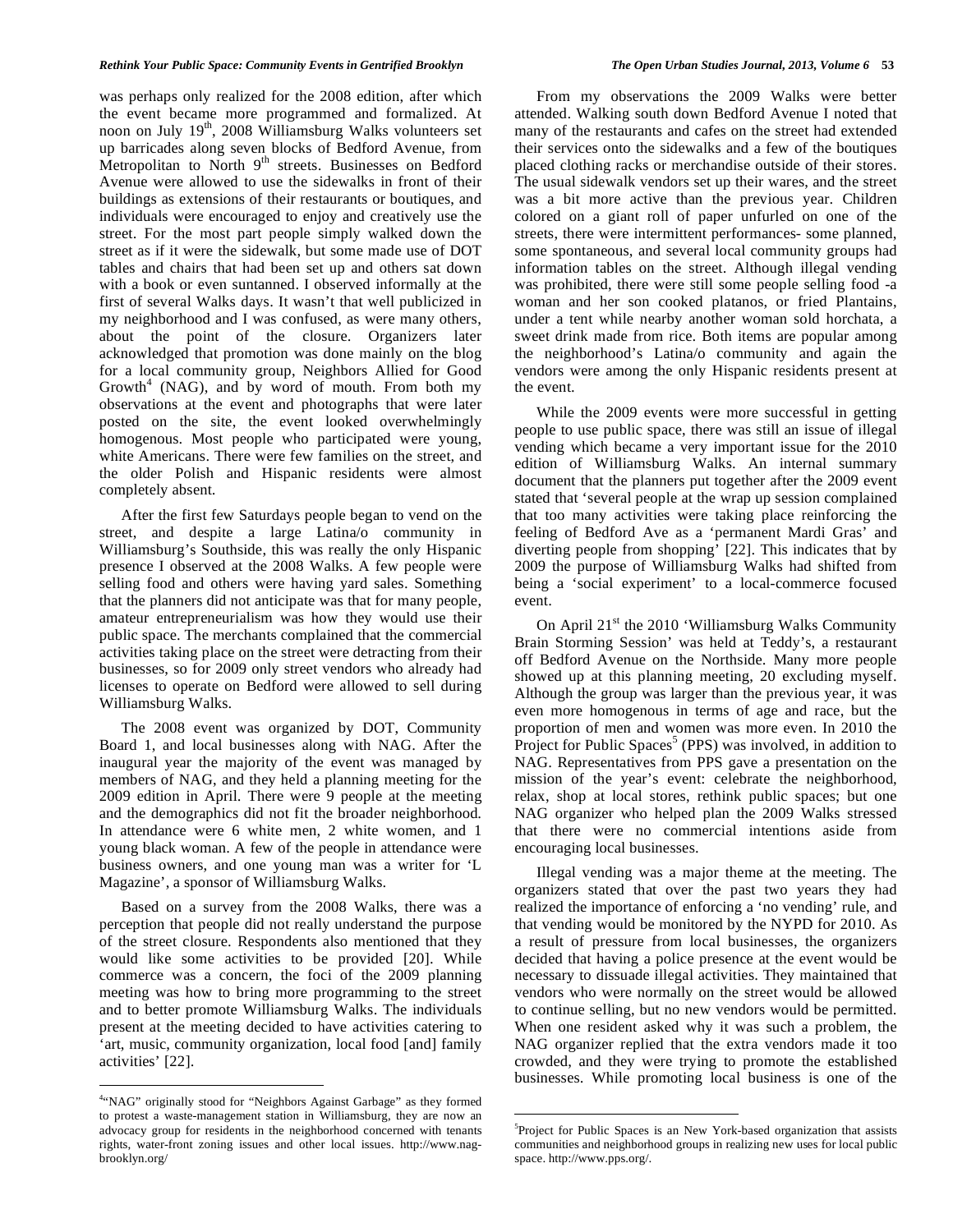many benefits of Williamsburg Walks, it was clear from this meeting that it had become a primary goal. As the brainstorming continued, people gave ideas about how to get Walkers to visit stores, including a scavenger hunt or a booth where you could sew your own bag to use while shopping. One PPS representative said he wanted any ideas 'that connect[s] the programming with the merchants.'

 The 2010 Williamsburg Walks was the most programmed version to date and the most like a street fair, just shy of the dreaded tube socks and funnel cake. More people were using the space than in years past, likely as a result of the engaging programs. The children's block had an outdoor gymnasium, an art competition was staged throughout the blocks, and a picnic area was set up by the local Community Supported Agriculture<sup>6</sup> (CSA) group. Williamsburg businesses who do not have a presence on Bedford Avenue were also allowed to use some space in the street. The boutique 'Peachfrog' had a table where they handed out flyers for their shop and 'Jungle,' a garden supply store, set up a green oasis at one end of the event.

 Despite not being local to Williamsburg, Brooklyn Brainery and Green Mountain  $Energy<sup>7</sup>$  both had booths set up in the street, the former is based out of downtown Brooklyn but the latter has nothing to do with Brooklyn at all. Although these were not neighborhood institutions, they fit in with the ideals of Williamsburg Walks because they represent leisure activities and alternative energy solutions, respectively. The services offered by these businesses were deemed to have some interest or relevance for Walks attendees and so they were permitted to table at the event. Someone who did not fit in with this image was Charles St. George. Charles was selling jewelry at the corner of a side street. His NYC permit was clearly displayed but he was located on a cross street instead of directly on Bedford Avenue. I was surprised at this since he was clearly an authorized vendor, and at the planning meeting organizers confirmed that the usual vendors would be permitted. He showed me a letter he received from Williamsburg Walks planners stating that there would be no street vending allowed and police action would be taken if he set up his booth on Bedford Avenue. Charles is a usual fixture on Bedford, and has been for a few years—longer than some of the newer boutiques and bars. He said he appreciated what Williamsburg Walks did for the community, but he found it unfair that he was suddenly not allowed to sell in his regular spot. Groups like Brooklyn Brainery and Green Mountain, although not local, were encouraged to take up space on Bedford Avenue because these organizations reflect the concerns and hobbies of Williamsburg's wealthier residents. Charles' 'street boutique' does not fit with these tastes and so he was explicitly excluded from the event.

 Although the 2010 event was more successful in attracting families it was still not representative of the diverse community. Williamsburg Walks has its own website where it hosts pictures and videos of previous Walks, FAQs,

 $\overline{a}$ 

and a map of the planned activities. Blogs like 'free Williamsburg' and 'Greenpointers' also advertise the event, but the ads that were posted in public spaces in 2008 and 2009 were deliberately vague offering slogans like 'Walk Bedford' or 'Do you suffer from don't-speak-to-yourneighbor-itis?' These signs lacked any details beyond the date and time of the event. In 2010 there were no physical flyers, only an Internet presence, for many residents this meant not knowing about the event until it was taking place. When I asked an organizer from 2008 about the low rate of participation from Polish and Puerto Rican businesses and residents, he replied that the flyers given to merchants were not translated into Polish and Spanish early enough for distribution. The lack of outreach to the Polish and Hispanic communities in the neighborhood inhibits their participation. Without targeted advertising *via* translated and publicly posted flyers, some residents have no prior knowledge of the event. They may come to Bedford Avenue during Walks, but from my observations this only results in confusion*.*

 I met Lilian and Stan, a Ukrainian and Polish couple, sitting on chairs on the sidewalk at the end of the event on Sunday in 2010. I asked if they had participated in any way 'There's nothing here for us,' Lilian replied. Gladys, a Puerto Rican woman, was studying the activities map with her husband and daughter when I approached them. It was around 5pm on Saturday and the event was packing up for the day. I asked if they had participated in Williamsburg Walks and Gladys replied that they had just wandered over because they were wondering why the street was closed.

 The lack of outreach to long-time residents coupled with the increasing focus on consumption reflects broader tensions in Williamsburg. Williamsburg Walks is a special event which occurs in an everyday public space—a commercial street. While the event is taking place, the space becomes a medium to highlight the new brand of Williamsburg as a leisure destination for shopping and dining. There are countless articles highlighting the neighborhood's consumption opportunities like bars, restaurant and boutiques. Williamsburg has appeared in print from *The New York Times* to *GQ,* a men's fashion magazine, as well as travel guidebooks for New York. The name is now synonymous with food, art, and gentrification, and the programming at Williamsburg Walks reflects this narrative. The planning of Walks supports the Williamsburg brand by including consumption activities while implicitly excluding less wealthy residents or unfashionable vendors from the neighborhood's visible spaces—an issue that is not only a problem for Williamsburg, but also many gentrifying locales.

## **CONCLUSIONS**

 Williamsburg Walks certainly provides many benefits to the neighborhood. Having a car free street gives everyone (theoretically) an opportunity to enjoy public space. The children's block at the 2009 and 2010 Walks gave diverse guardians the opportunity to socialize. Residents and visitors were able to use the street to share food, play games, and make crafts—undoubtedly leading to a stronger, if temporary, sense of 'community' among participants. However there are serious problems with the execution and goals of Williamsburg Walks. The event has become a

<sup>6</sup> A CSA is a cooperative model in which individuals join a group and purchase produce directly from a farm or collection of farms.

<sup>&</sup>lt;sup>7</sup>Brooklyn Brainery is a creative DIY 'school' where people sign up to take classes, topics ranging from cooking or crafts to informational, if esoteric, lectures. Green Mountain is a renewable energy company that provides solutions to businesses and private consumers.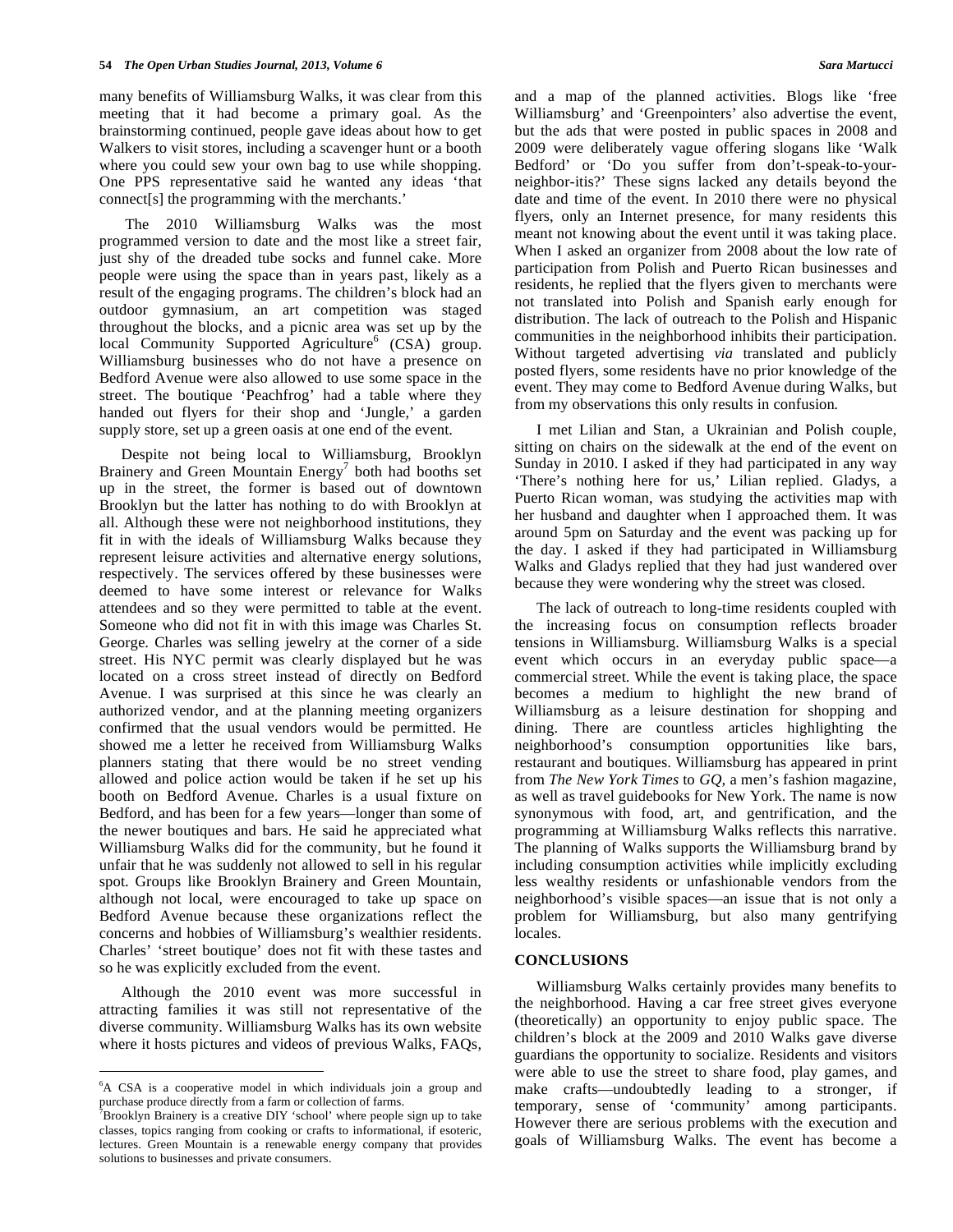#### *Rethink Your Public Space: Community Events in Gentrified Brooklyn The Open Urban Studies Journal, 2013, Volume 6* **55**

strategy in the branding of Williamsburg, leading to the privileged inclusion of some and the exclusion of others. Although the initial concept of the event seems benign, a critical exploration of the processes leading up to Williamsburg Walks exposes it as a microcosm of gentrification in the neighborhood.

 Certain groups of long-term residents were noticeably absent from the event, specifically Hispanic and Polish residents who are often less wealthy than newcomers. Older adults were also rarely present despite the fact that they can often be seen socializing in other public spaces, like stoops on side streets and a Polish bakery steps away from Bedford. This is due to two factors: a lack of both outreach and programming. When the event is advertised in public the signage is ambiguous, as if it is promoting one of the neighborhood's secret parties instead of an event that will take up the street for several days. When long-term residents do visit Bedford Avenue during Walks, they find a lack of relevant programming. Much of what is planned for Williamsburg Walks revolves around experimental art and luxury shopping, concepts that may not appeal to these groups. One exception is the children's block, which is popular among many neighborhood families and the most diverse section of the Walks, indicating that if there is something of broader interest, various groups of residents will participate.

 Less wealthy residents, members of the Hispanic and Polish communities, and older adults are often left on the periphery of the event, if present at all. These groups are not targeted in the advertisement of Walks because their presence is not necessary to promote the neighborhood. Inexpensive ethnic consumables like pierogi and arepas attract foodies to the neighborhood, but the everyday aspects and aesthetics of the working-class culture—butchers, bodegas, and multi-lingual signage—are disappearing in favor of upscale restaurants and boutiques.

 The original purpose of Walks was to utilize temporary public space, but at the 2010 event nearly every activity (aside from viewing the art competition) served as advertising for local businesses. Returning to Carr's requirements that public space be responsive, democratic and meaningful, we can see where events like Williamsburg Walks fall short [17]. With a focus on consumption, less wealthy residents were not engaged in the activities – the event was not responsive to their needs and desires of public space. The event is not democratic in outreach or programming. In 2010, and later in 2011 and 2012, the event was not advertised in Williamsburg's public spaces, only on the Internet. Certain businesses - like the Children's Gym and Jungle plant nursery - were allowed to sell or advertise on the street. This was a luxury that was not afforded to the book vendors and the Mexican food stands that are a daily fixture on Bedford Avenue and certainly contribute to the everyday public space of the neighborhood. Because the event does not encourage programming to attract the neighborhood's elderly, ethnic or working-class residents, it is not a meaningful space for all.

 For residents like Lilian, Stan and Gladys, there was no way for them to meaningfully connect their private lives to the public environment [17]. Events like Walks have the capacity to bring diverse neighbors into contact with one another, but will only exacerbate existing tensions if they continue to promote upper class luxury and consumption.

## **CONFLICT OF INTEREST**

 The authors confirm that this article content has no conflict of interest.

#### **ACKNOWLEDGEMENTS**

Declared none.

#### **REFERENCES**

- [1] Marcuse P. The Enclave, the citadel, and the ghetto: what has changed in the post-Fordist U.S. city. Urban Affairs Rev 1997; 33(2): 228-64.
- [2] Patch J. The embedded landscape of gentrification. Visual Stud 2004; 19: 169-86.
- [3] Curran W. Gentrification and the nature of work: exploring the links in Williamsburg, Brooklyn. Environ Plan A 2004; 36: 1243- 58.
- [4] Zukin S, Trujillo V, Frase P, *et al*. New retail capital and neighborhood change: boutiques and gentrification in New York City. City Commun 2009; 8(1): 47-64.
- [5] Bourdieu P. Distinction: a social critique of the judgment of taste. trans. Richard Nice. Cambridge, MA: Harvard University Press 1984.
- [6] Cybriwsky R. Changing patterns of urban public space: observations and assessments from the Tokyo and New York metropolitan areas. Cities 1999; 16(4): 223-31.
- [7] Greenberg M. Branding New York: how a city in crisis was sold to the world. New York: Routledge 2008.
- [8] Dorian D. If you're thinking of living in Williamsburg. The New York Times 1986 June 15.
- [9] Zukin S. Naked city: the death and life of authentic urban places. New York: Oxford University Press 2010.
- [10] Smith N. Uneven development : nature, capital, and the production of space. New York: Blackwell 1984.
- [11] Ley D. Artists, aestheticisation and the field of gentrification. Urban Stud 2003; 40(12): 2527-44.
- [12] Cameron S, Coaffee J. Art, gentrification and regeneration: from artist as pioneer to public arts. Eur J Housing Policy 2005; 5(1): 39- 58.
- [13] Zukin S, Braslow L. The life cycle of New York's creative districts: Reflections on the unanticipated consequences of unplanned cultural zones. City, Cult Society 2011; 2(3): 131-40.
- [14] Bader I, Bialluch M. Gentrification and the creative class in Berlin-Kreuzberg. In: Porter L, Shaw K. Whose urban renaissance? an international comparison of urban regeneration strategies. London: Routledge 2009.
- [15] Lorens P. Trends and problems of contemporary urbanization processes in Poland. In: Altrock U, Guntner S, Huning S, and Peters D. Eds. Spatial planning and urban development in the new EU member states: from adjustment to reinvention. Aldershot, England: Ashgate 2006.
- [16] Lees L. Super-gentrification: the case of Brooklyn Heights, New York City. Urban Stud 2003; 40(12): 2487-509.
- [17] Carr S, Francis M, Rivlin L, Stone A. Public Space. New York: Cambridge University Press 1992.
- [18] Martucci S. Williamsburg walks: public space and community events in a gentrified neighborhood. In: Desena J, Shortell T, Eds. The world in Brooklyn: gentrification, immigration, and ethnic politics in a global city. Lanham, Maryland: Lexington Books 2012.
- [19] Deener A. Commerce as the structure and symbol of neighborhood life: reshaping the meaning of community in Venice, California. City Commun 2007; 6(4): 291-312.